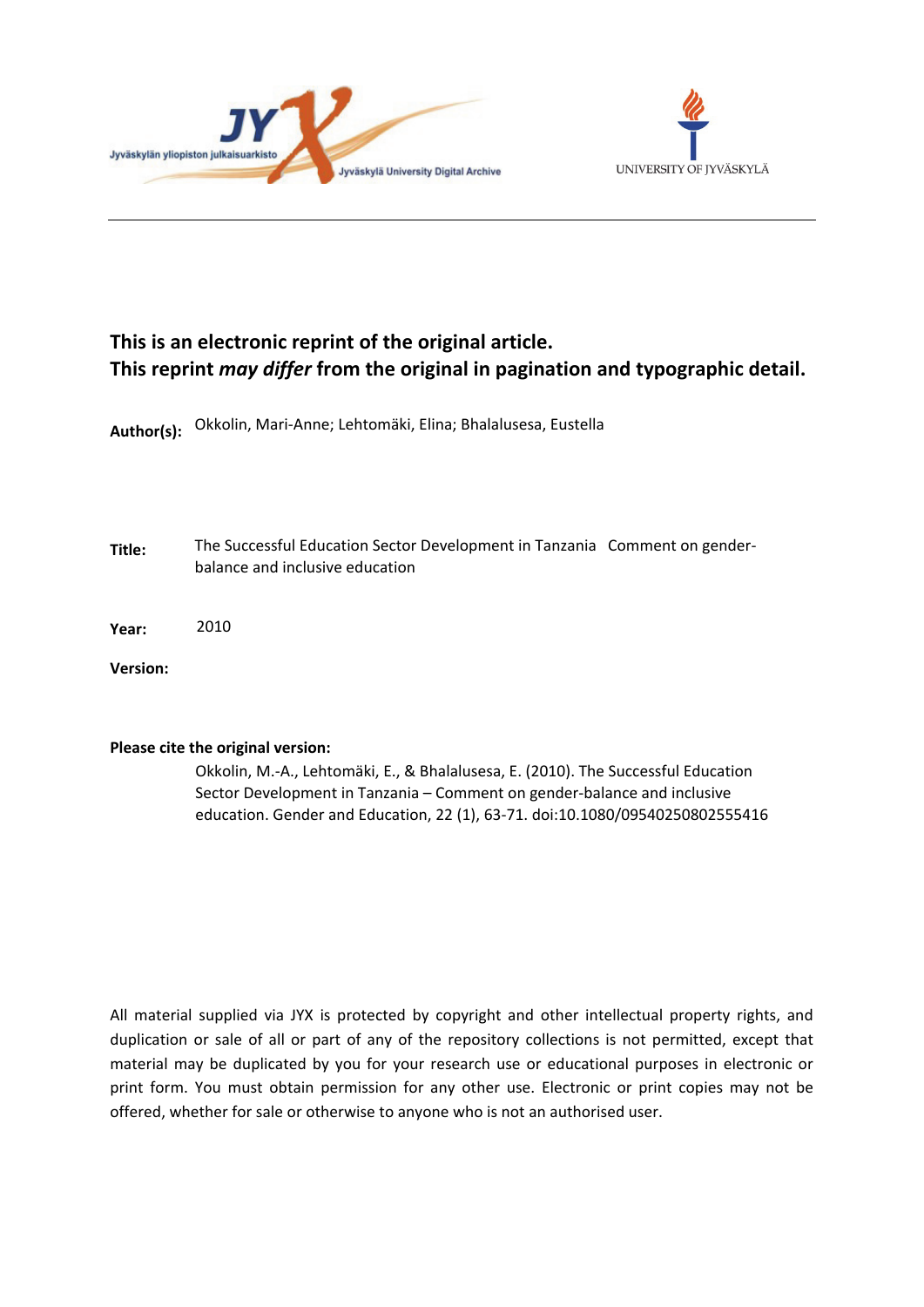## **Comment and critique**

## **The Successful Education Sector Development in Tanzania – Comment on gender-balance and inclusive education**

Mari-Anne Okkolin<sup>a\*</sup>, Elina Lehtomäki<sup>a</sup> and Eustella Bhalalusesa<sup>b</sup> <sup>a</sup>University of Jyväskylä, Finland; <sup>b</sup>University of Dar es Salaam, Tanzania

In this paper we discuss to what extent the international and national equality goals regarding gender-balance and inclusive education have been reached in the education sector development in Tanzania. According to recent reports, the development trend has been generally positive, and the country is close to achieve its primary education targets. More detailed reviews suggest, however, that current monitoring and evaluation mechanisms are too narrow to catch the critical factors regarding equality, particularly in secondary education. Our comment concerns the achievements and challenges, and emphasises the significance of multidimensional set of information including in-depth qualitative research on connections between socio-cultural factors and education.

Keywords: Education; Gender; Disability; Inclusive education; Tanzania; Educational outcomes

Total number of words: 4 700

 $\overline{a}$ 

 Corresponding author. Email: mari-anne.okkolin@yfi.jyu.fi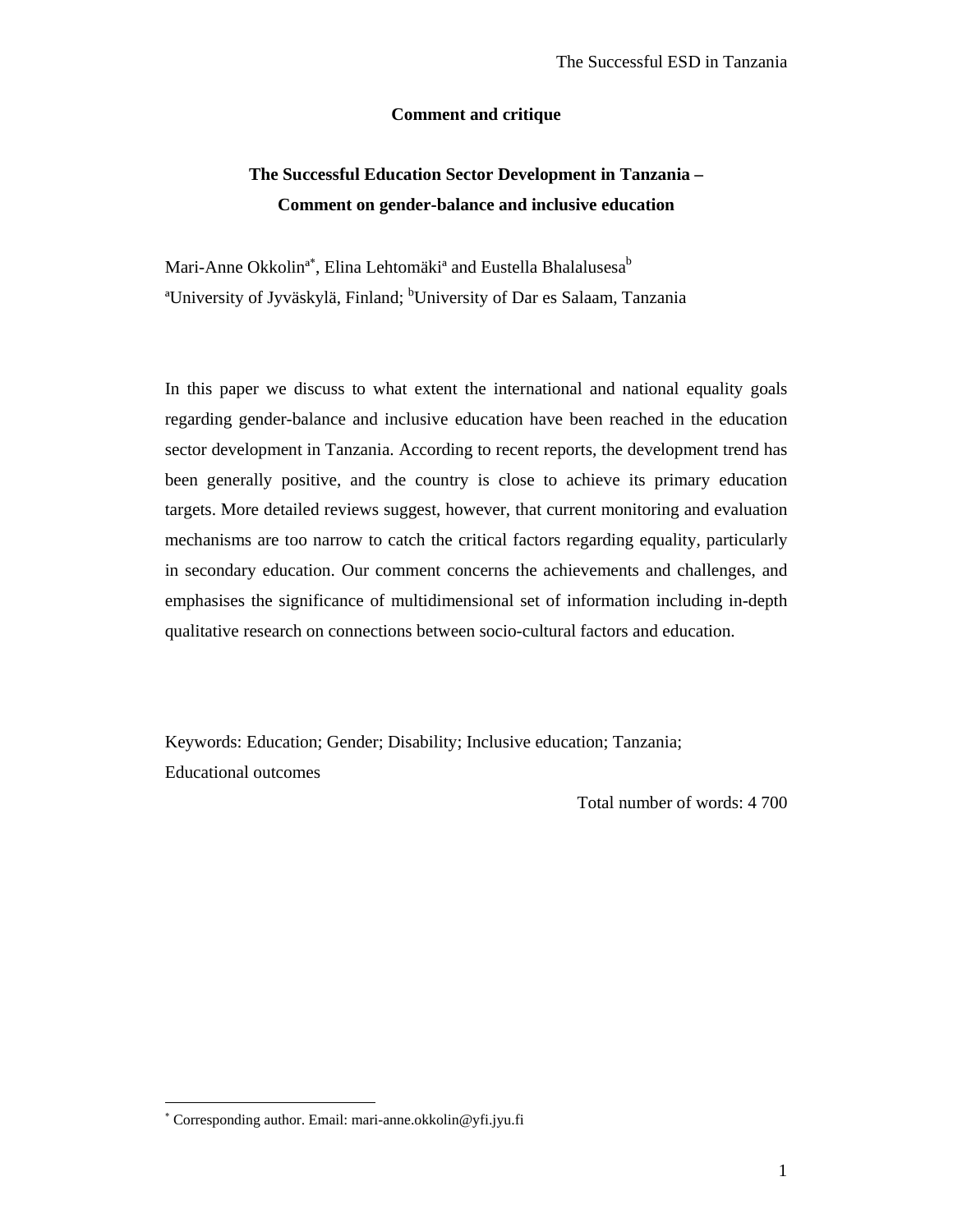#### **Equity and non-discrimination policies in the education sector development**

The World Declaration on Education For All in 1990 and the Dakar Framework for Action of 2000 draw on the Universal Human Rights and aim at ensuring equal opportunities to education. Reports on marginalisation and exclusion of girls and women have urged the international community to set targets for universal primary education for all and gender balance in all levels of education. Two of the Millennium Development Goals, approved by world leaders in 2000 and by the UN World Summit in 2005, define equality in education as a means to poverty reduction. The UN Convention on the Rights of Persons with Disabilities of 2006 further assures the universal right to inclusive education systems without discrimination on the basis of disability, and defines the situation of girls and women with disabilities as particularly vulnerable to marginalisation and exclusion. According to the Convention schools are to be enabling environments for all. The global declarations and processes have led to regional and national strategies and plans. In general, gender balance has become an important strategic goal, while less attention has been paid to inclusion of persons with disabilities. Still, conceptually both issues fall under the internationally agreed goals and targets for equality in education.

The government of the United Republic of Tanzania (URT) has defined education a national priority in two key policies, the Tanzania Development Vision 2025 and in the National Strategy for Growth and Reduction of Poverty. In line with the Millennium Development Goals and Education For All process, the government is committed to equity and non-discrimination policies in education and has initiated a series of reforms to ensure equal access to primary education of good quality for all children, to expand secondary education, and to promote education and empowerment of girls. The National Policy on Disability of 2004 defines education as key to development of potentials and self-reliance of people with disabilities. They have the right to receive the same services from the society as the non-disabled people, and the government is to ensure participation, integration and equal opportunities for persons with disabilities. The policy document points out, however, that despite the commitment the education system is not inclusive.

Tanzanian education sector monitoring and evaluation reports have drawn our attention to indicators of and reporting on implementation of the equity and nondiscrimination policies. In this paper we describe the recent education sector reforms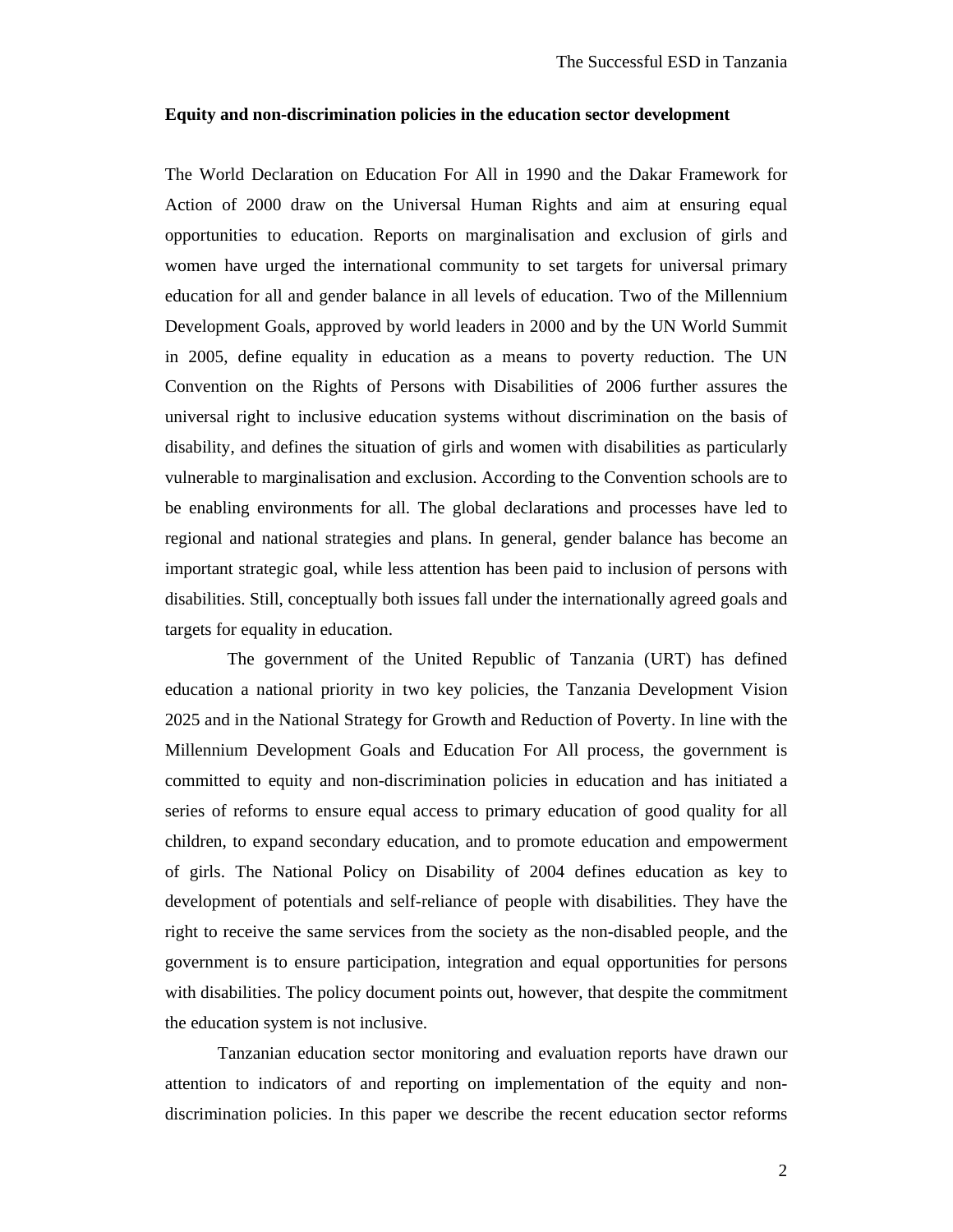and explore previous studies and education sector development documentation in order to highlight the achievements regarding gender-balance and inclusiveness. We discuss how gender balance has been addressed in the latest primary and secondary education development programmes, and look at inclusion of persons with educational special needs and disabilities. We conclude by commenting on the education sector development monitoring and reporting mechanisms.

#### **Achieving gender-balance and inclusiveness in primary education?**

Universal primary education has been the goal of Tanzanian education policies since 1975, and the Education Act of 1978 made primary education compulsory, though not free. Reflecting the commitments formulated by the UN conferences and other international summits of the 1990s, gender equality is recognised as a development goal *per se* and moreover, as a cross-cutting issue in sustainable social development and poverty reduction process. Inclusion of persons with disabilities has been addressed in the national level policies in 2004. Different from clearly set goals for gender balance, inclusion of persons with disabilities in education lack strategies and targets. The differences in approaches to the two equality components are discussed below.

The 2002 Primary Education Development Plan (PEDP) was the first outcome of the efforts to turn international education obligations into feasible strategies and actions. Enrolment Expansion was the highest priority of the PEDP, which aimed at *all*  children aged  $7-13<sup>1</sup>$  being enrolled in primary education by 2005. According to the Basic Education Statistics in Tanzania, the 2007 gross enrolment rate reached 114,4% and the attained net enrolment ratio was 97%. Enrolment ratios were approximately equal between girls and boys: in 2007 the net enrolment ratio for girls was 97%, compared to 97,6% for boys. Furthermore, gender parity was reported to be almost 1:1 in all the regions (URT, 2007).

<sup>&</sup>lt;sup>1</sup> The Tanzanian education system defines seven years of primary education, Standards I-VII, free for all. Transition to secondary schools depends on selection process assessing primary school learning achievements. Secondary education consists of four years in Ordinary level (O-level), Forms I-IV; and Advanced level (A-level) of two years, Forms V-VI.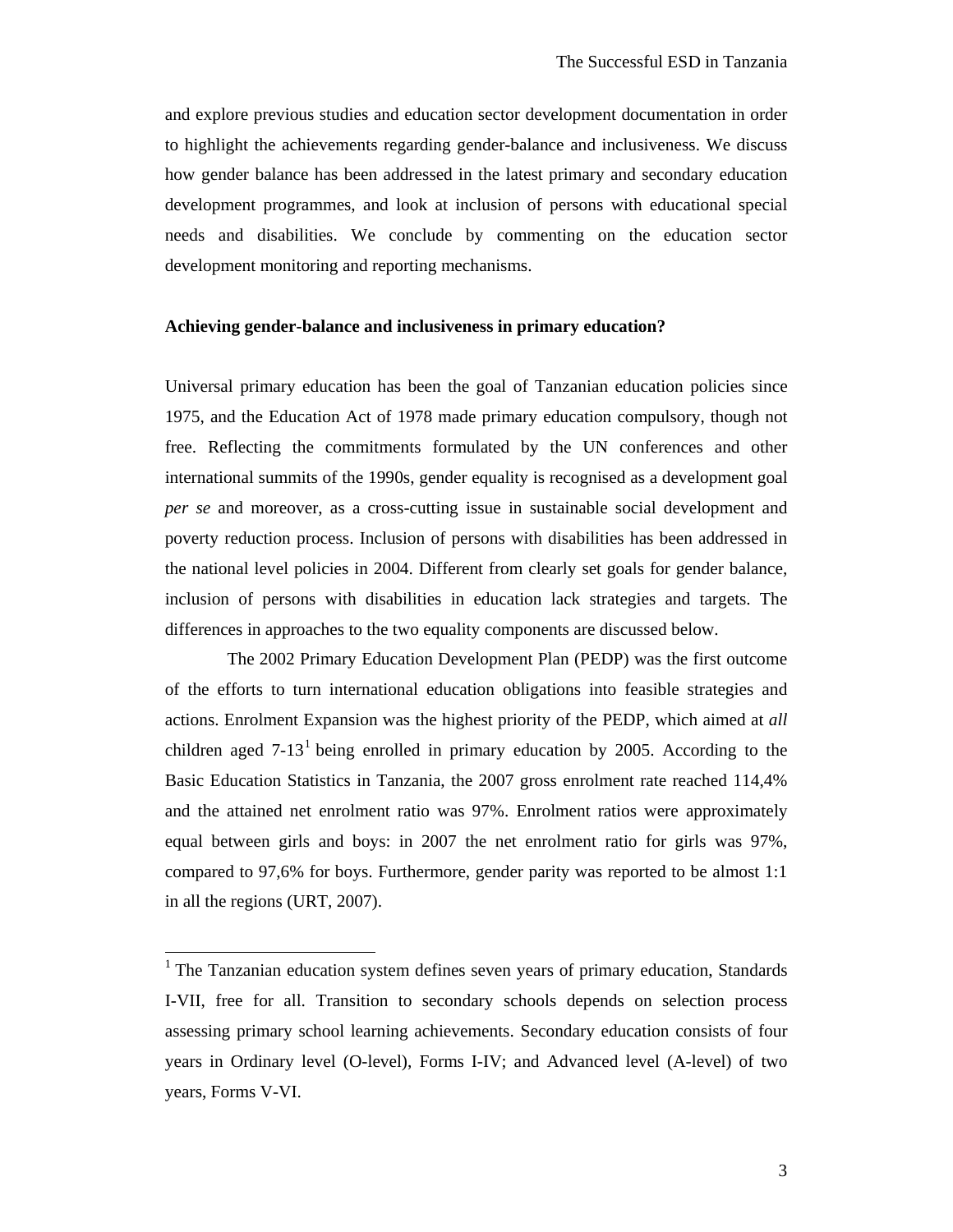Regarding its highest priority, increase of the overall gross and net enrolment of girls and boys, the PEDP has unquestionably been a success. The generally very positive trend is still challenged by more analytical reports. Carr-Hill and Ndalichako (2005) have pointed out that the current concerns are regional inequalities, difficulty of enrolling the remaining children, and relatively high dropout and repetition rates (see also HakiElimu, 2005). There were more than 350 000 repeaters in 2007, though the number had decreased from the previous years. Both repetition and dropout rates were highest in Standard I-II and in Standard IV-V. This suggests that experiences from the first years are crucial for motivating learning and decisions regarding schooling. On the basis of the high net enrolment rates it could be assumed that *also children with disabilities* were enrolled, though the report on a small number of children with disabilities does not support this assumption.

During the PEDP implementation there were changes in performance. In 2006, 80% of the candidates passed the Standard IV Examinations, which was 9% less than three years earlier. The trend in Primary School Leaving Examination (Standard VII) was vice versa. Year 2002 the passing rate was 27%, in 2004 it was 49%, and 2006 it rose up to 71% of the candidates (URT, 2007). The decline in Examination pass rates in Standard IV, similarly to the high repetition and dropout rates in lower grades may be interpreted as a demand for early identification of risk factors and interventions, as well as improvement of quality of education in general.

In most schools in Tanzania, the significantly increased enrolment rates at Standard I have resulted in overcrowding, and children repeating years have further aggravated the problem. Repetition burdens all educational resources. According to previous studies lack of qualified and competent teachers, lack of teaching and learning facilities, parental attitudes and financial constraints were related to repetition and dropout (Gwimile 2005, in Carr-Hill and Ndalichako, 2005, 31). In primary schools the main reasons for dropout were truancy (76%), followed by lack of school needs, pregnancy (5,6%) and death. In absolute numbers there were three thousand girls /young women who left school at a very early age. (URT, 2007) The government called for an urgent remedy for truancy, though reasons behind truancy and connections between various factors were not analysed.

In order to improve the quality of education, the PEDP proposed recruiting a certain number of new teachers. More teachers were recruited than originally planned but still there was a shortage of teachers, which meant that the PEDP targets for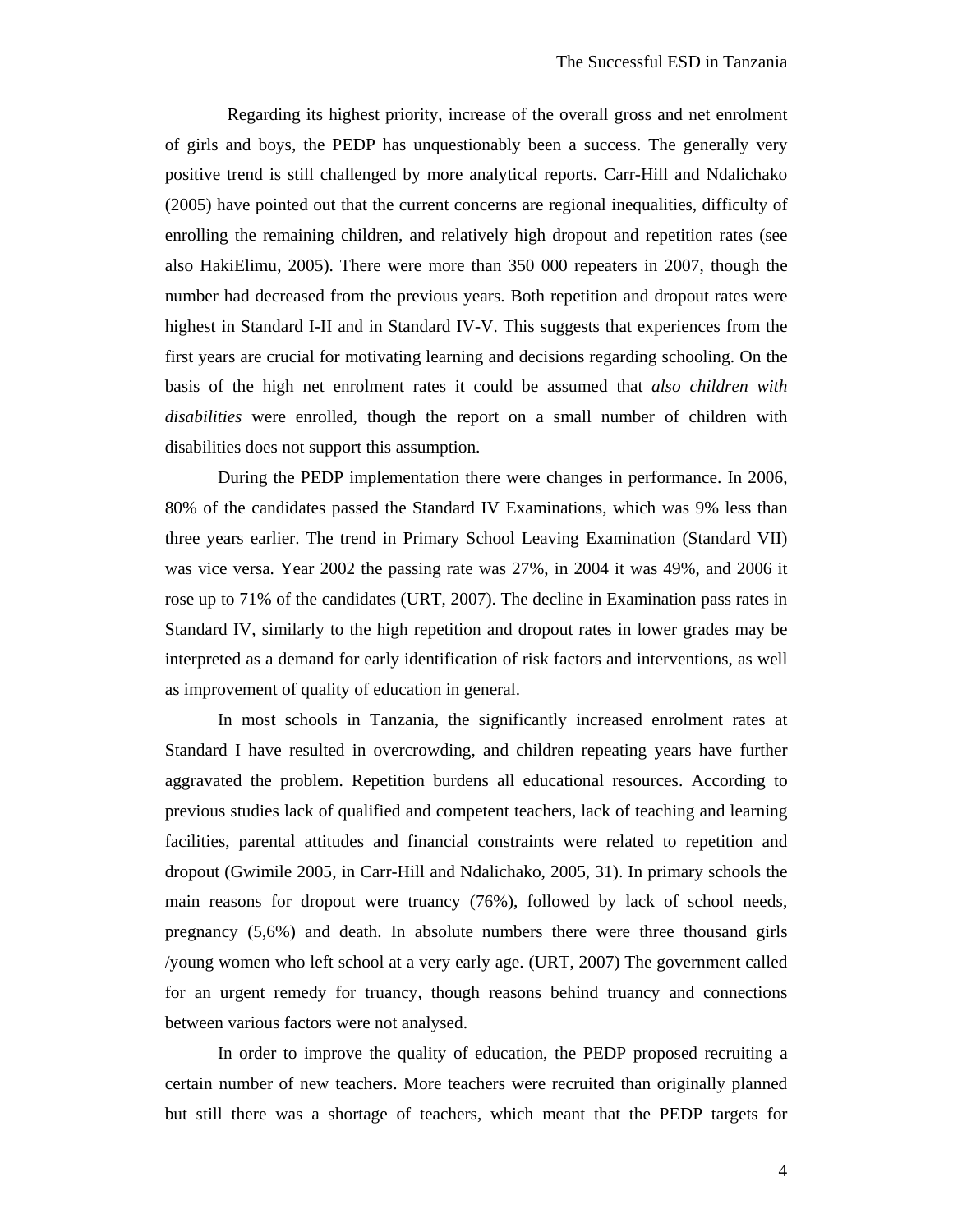recruitment were underestimated. The PEDP aimed at establishing teacher-to-pupil ratios (TPR) that could accommodate increases in enrolment rates. In 2007 the national average ratio was 1:53, though regional differences ranged from 1:41 in Dar es Salaam to 1:70 in Shinyanga (URT, 2007). The government re-estimated that it would take five years to clear the backlog of teacher demand in the primary education. During the first years of the PEDP implementation, efforts were made to ensure an equitable and gender balanced distribution of trained teachers. Overcoming regional disparities seemed to be a challenge, because the more qualified teachers tended to favour urban areas and female teachers were concentrated in urban schools.

In line with the National Policy on Disability the PEDP applied a social model to disability that focuses on the inadequacy of the schooling environment rather than on the individual special educational needs (Carr-Hill and Ndalichako, 2005). This is important for mainstreaming and inclusive approach in education. Similarly to gender balance, however, segregated data is required to confirm policy implementation in practise, and focused action may be necessary in order to respond to needs of children with disabilities, particularly of girls with disabilities. In comparison to the gendersegregated statistics that provide a clear overview of development towards gender balance in regions and different levels of education, data on children with disabilities is very limited.

The 2006 statistics included data on children aged 5-6 with disabilities by regions (URT, 2007). It shows an attempt to foresee future special educational needs in primary education, which is an important step towards inclusive education planning and service provision. According to the 2006 primary education statistics, 2146 pupils with some type of disability were enrolled; the biggest groups were children with physical, mental and hearing impairments. Other categories of the identified disabilities included children with albinism, autism, dumbness and visual impairments. (URT, 2007) This means that teachers, schools or local administrations were able to identify some of the traditional, severe or apparent types of disabilities among school children, or that these children were brought to school. In addition, there were centres for special needs in all the regions with the total number of children attending the centres being 13059 (M=6607, F=6452).

Five regions (5/21) reported that they had reached a NER above 99% in primary education (URT 2007), thus suggesting that they succeeded to provide *education for all*. Their reports on enrolment of children with disabilities do not support the assumption of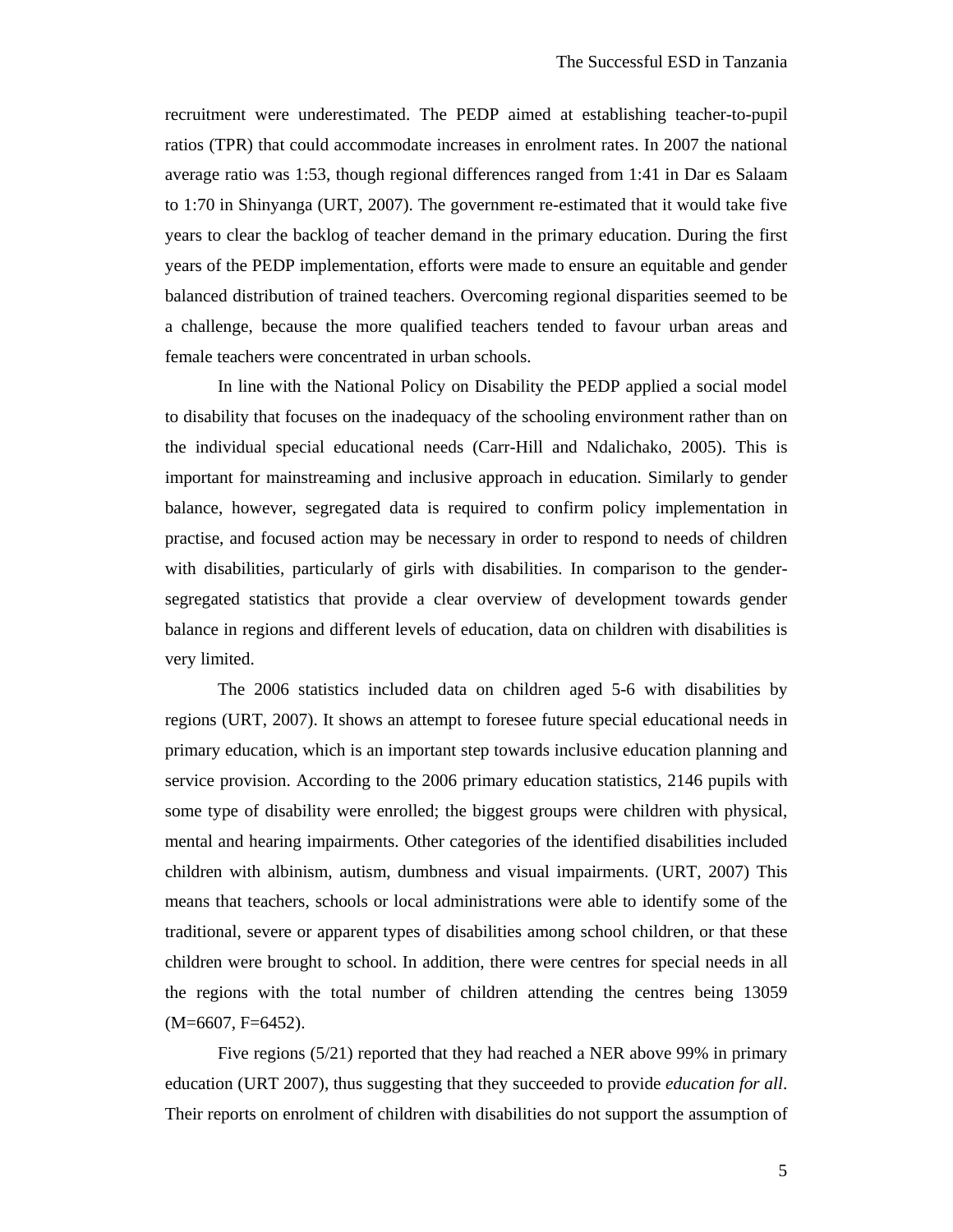including all. Small absolute numbers of children with severe disabilities without reference to prevalence rates, age group and performance provide a blur picture of the inclusion in practise, and challenge the overall high enrolment rates. The unclear information raises several questions in relation to the lack of goals and strategies. According to the national statistics 97% of *all children* are enrolled, if so, are children with disabilities counted in the age group? Are they in school? Or are they the ones who repeat and dropout? The repetition and dropout rates are high, and have increased along with the enrolment rates. How capable and equipped are teachers and school leaders to recognise children at risk of repetition and dropout, marginalisation and exclusion?

#### **Achieving gender-balance and inclusiveness in secondary education?**

In Tanzania, the increases in enrolment rates in primary schools called for expansion of secondary education. Similarly to other African countries, the Tanzanian secondary education system has faced serious challenges due to changes in society, economy and labour market. Furthermore, the importance of secondary education for sustainable socio-economic development and personal benefits has been recognised. Therefore, the Secondary Education Development Plan (SEDP) followed the PEDP in 2004. The overall goal of the SEDP was to increase the proportion of Tanzanian youth that completes secondary education with acceptable outcomes. The projections reached up to 2010 aiming at achieving 50% primary-secondary transition rate.

The secondary education sector in Tanzania has been one of the smallest in Sub-Saharan Africa (UNESCO, 2007; Colglough et al., 2003). Since 2004, the net enrolment ratio has increased every year, from as low as 6 to 20,6 in 2007 (URT, 2007). Furthermore, only 17% of the students were enrolled at the official age (fourteen years). The net enrolment ratio for Ordinary (O-level) and Advanced level (A-level) separately were 20,7 and 0,9 respectively, which means that the number of students completing six years of secondary education was very small. As in primary education, the difference in enrolment rates between girls and boys remained quite small in the O-level. In A-level girls made up only 0,6% of the net enrolment ratio. (URT, 2007) The recent reports and studies have not provided data on transition from primary to secondary education, or from A-level to O-level.

The SEDP paid attention to the poor performance in the secondary education national examinations and, consequently, set an objective to improve the quality. The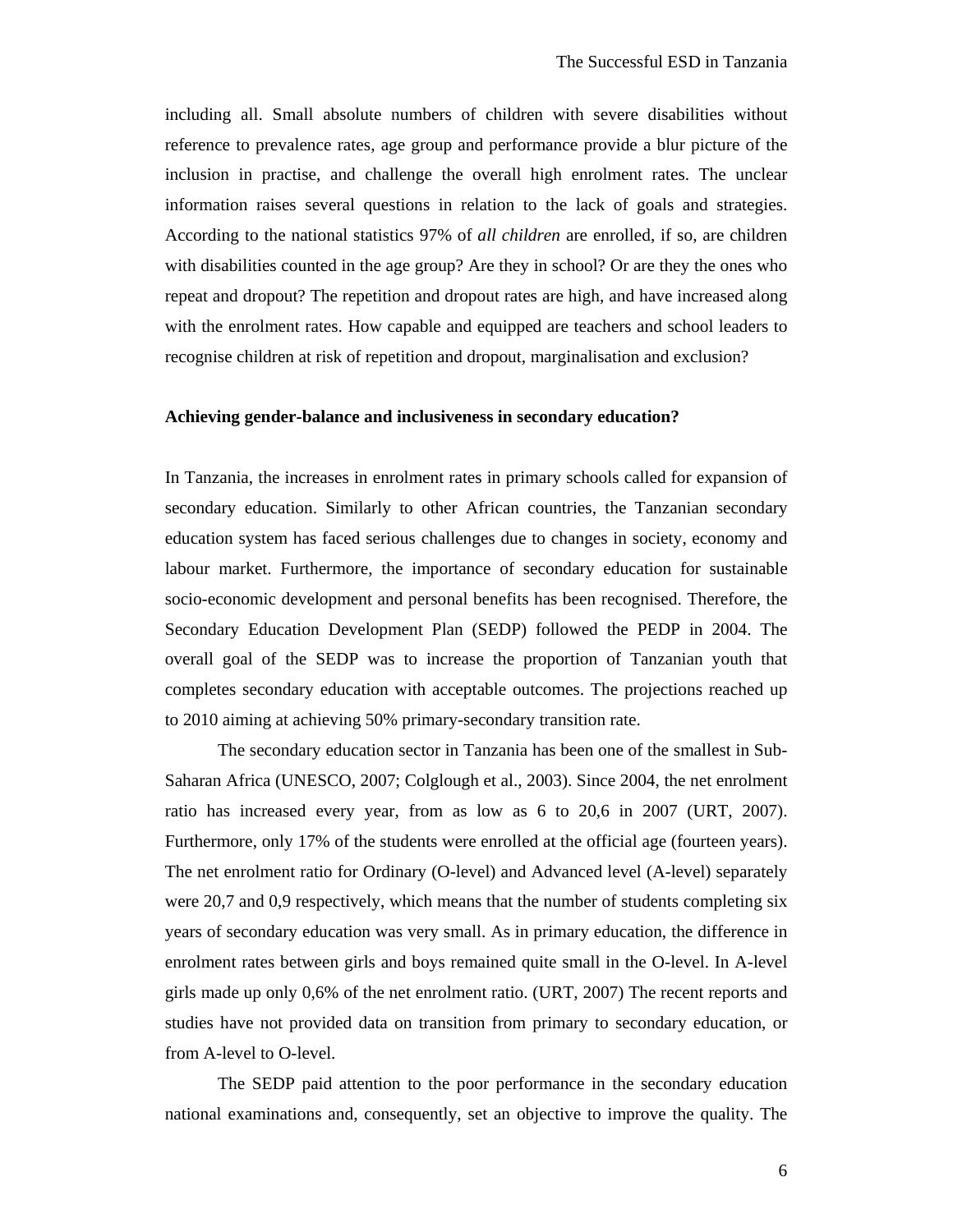students' level of performance was improved, but girls tended to have lower passing rate than boys. Form VI examinations also unquestionably proved that the performance in all-boys-schools or all-girls-schools was better than the performance in co-education schools. (URT, 2007) During the first years of SEDP implementation the dropout rates increased and were highest in Form II, where an examination was introduced. As in primary education, truancy was reported as the leading cause of dropouts in secondary education, followed by pregnancy and lack of school needs. There was no policy on reentry of pregnant schoolgirls after delivery.

The SEDP paid attention to students with disabilities, though there were no specific objectives and strategies (URT, 2004; O-Saki and Njabili, 2003). According to Mboya and Mosha (2003), educational services to people with disabilities have increased significantly during the last two decades, but they still are inadequate and of poor quality. There were 18 secondary schools that enrolled students with disabilities, but less than 9% of students with disabilities continued in secondary education – and most of them were boys. Problems encountered by students were unfriendly and inaccessible learning environments, inadequacy of teachers and learning/teaching materials, fees and payments, and irrelevance of training programs to the future lives of the students. Inappropriate school construction and infrastructures were serious barriers to learning and participation in secondary education (DOLASED, 2005).

Similarly to education statistics, reports on students with disabilities have made no reference to learning difficulties, connections to repetition and drop-out, and schools as disabling environments. The significant vulnerability of girls and young women with disabilities is not mentioned, and measures taken to increase their educational opportunities are not described.

## **Beyond sensitive approach – towards responsive strategies?**

According to the education sector reports, Tanzania will soon reach the universal primary education. Fairly, the Tanzanian initiatives and experiences have been applauded. The PEDP and SEDP have succeeded in expanding and improving education provision in Tanzania. In the generally very positive development trend the equality issues remain a challenge, particularly for secondary education. For reaching the government commitments, the Millennium Development Goals and Education For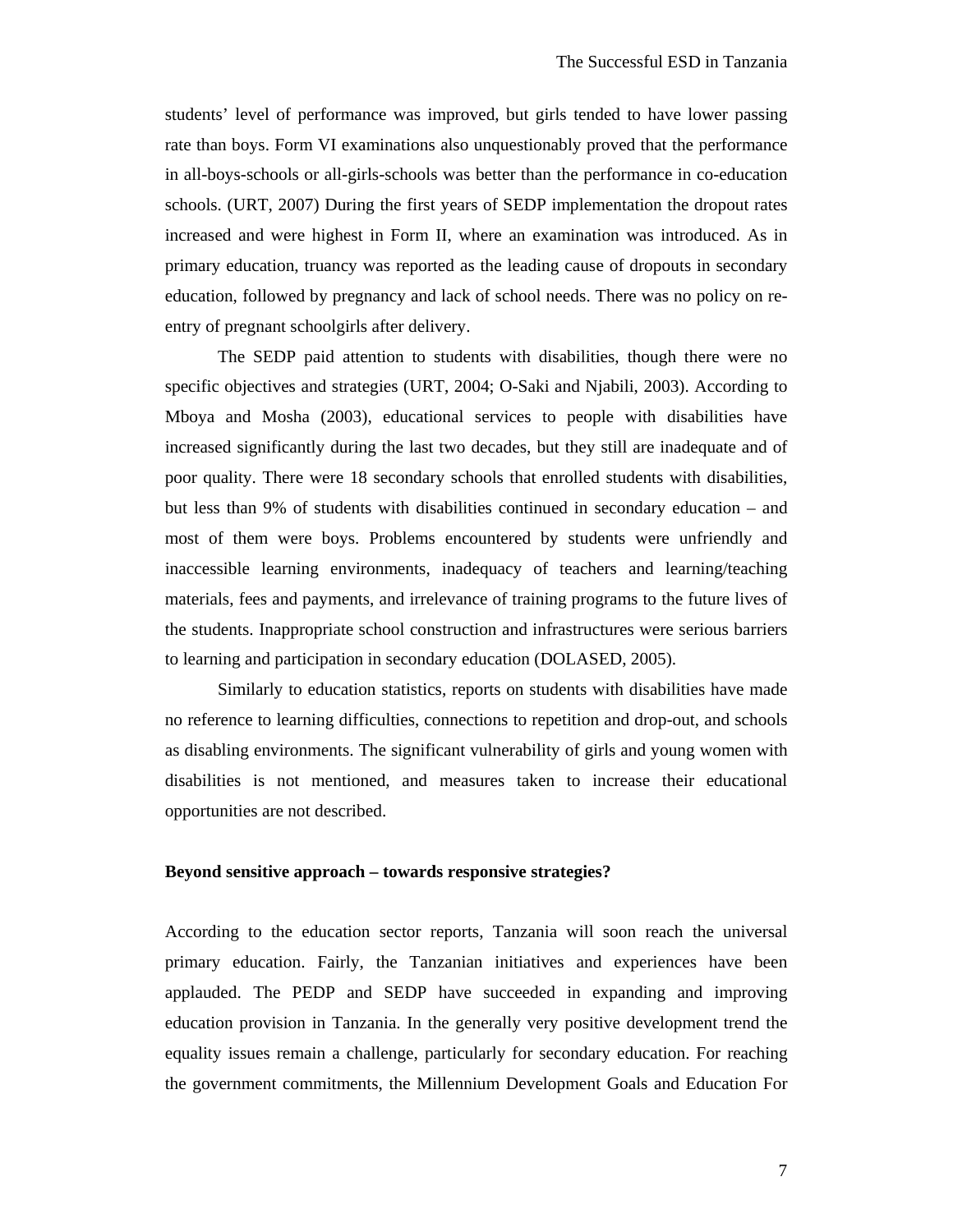All goals, paying further attention is required to the question of the remaining, repeating and dropout children, and ensuring options for transition.

In Tanzania, from the perspective of gender equality transitions from primary to secondary education and to upper grades in secondary school seem critical points. The gender gap in primary education has been closed and girls continue to secondary school. In upper secondary school (A-level) boys still outnumber girls. Furthermore, when moving from lower to higher levels, the differences in achievements between boys and girls grow. In the Basic Education Statistics on secondary education students with disabilities disappear totally, which may mean that they are not given an opportunity after primary education, or that they do not continue education. These phenomena are not particularly Tanzanian characteristics but have been observed as a trend in a number of developing countries recently (e.g. UNRISD 2005; UNESCO 2007; UN 2008). Consequently e.g. the Task Force on Education and Gender Equality (UN Millennium Project 2005, 5) "notes that the achievement of Goal 3 requires strengthening postprimary education opportunities for girls." The Education For All movement calls for an extended vision of basic education instead of the sole focus on Universal Primary Education. Furthermore, the movement reminds that inclusion means encompassing the marginalised and disadvantaged (UNESCO 2007). Girls and women with disabilities who have limited access to primary education and even less opportunities for secondary education belong to the most marginalised and disadvantaged.

In Tanzania, as across the developing world, school-related barriers to girls' participation in education consist of the poor quality of the learning environment, irrelevant curricula, long distance between home and school, shortage of female teachers as role models, sexual harassment and discriminative practises in school. In addition to the school-related factors, Odaga and Heneveld (1995) explained the poor outcomes of girls with three other categories of contributing factors: Political and institutional factors, Socio-economic factors and Socio-cultural factors. In Tanzania, the socio-economic and socio-cultural factors have been in policy level discussions over forty years; first they were raised soon after the country gained Independence (see e.g. Buchert, 1994; Odaga and Heneveld, 1995). Still, recent studies emphasise similar issues (Colclough et al. 2003). Our observation is that the education sector programmes and monitoring reports do acknowledge the socio-economic and socio-cultural factors but, the policy level initiatives are directed mostly to school environment. The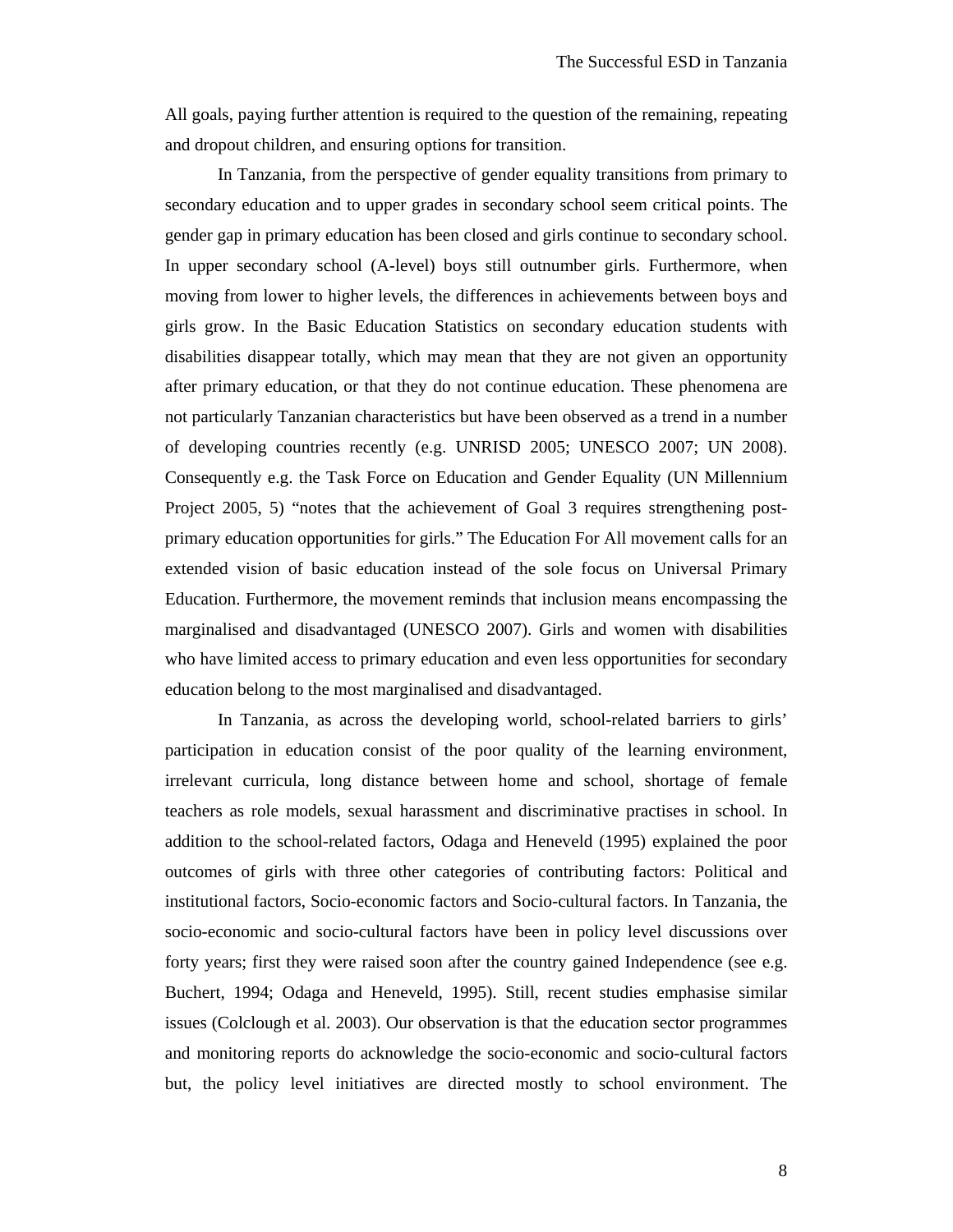importance of the multidimensionality of the enabling environment that reaches beyond education should be however, more clearly incorporated into strategies and practices.

According to Colclough and others (2003), in the Sub-Saharan Africa the most important causes for non-attendance or truancy and also for not being enrolled, were the direct costs of schooling, such as fees, uniforms and equipment. It was easier for boys to find work and contribute to or cover the costs, whereas girls had more domestic responsibilities; and therefore, their education was more costly. In addition to their conclusions underlining poverty and national economy, the researchers strongly emphasised that the education and schooling of girls is a far more complex issue. For instance, the demand for female labour at home is a factor defined socio-culturally rather than economically; and in rural areas traditions and social roles are more binding than in urban areas.

Similarly to gender-related questions, disability and special educational needs are socio-culturally constructed and understood. Therefore, education sector statistics require cross-checking with information from community-based sources, health care and rehabilitation, and organisations of persons with disabilities (compare Kabeer 1999). In Tanzania, five regions (5/21) reported very high rates of enrolment, though numbers of students with educational special needs were low. Loeb and Eide (2004) state that surveys in developing countries fail to cover mild and moderate disabilities. Low-income countries report disability prevalence rates below 5%, while the rates range between 10% and 20% in high-income countries. This significant difference is evident in the Tanzanian education statistics that focus on children with severe disabilities and those who receive some form of special education, but ignore the students in mainstream schools without support and with minor disabilities. The omission may be due to unawareness of limitations, lack of information on the possibilities of improving participation, and fewer demands from people with disabilities.

Tanzania was among the first African countries to sign the UN Convention on the Rights of Persons Disabilities (The Secretariat of the African Decade of Persons with Disabilities, 2007; UN, 2007). The Convention emphasises that girls and women with disabilities are subject to multiple discrimination. Regardless of changes in policy level approach and legislation, the majority of people with disabilities still face discrimination (Swain et al., 2004). Recent reviews of the Millennium project and poverty reduction strategies have pointed out that due attention has to be paid to the poorest of the poor, people with disabilities (Wiman and Sandhu, 2004; Yeo and Moore,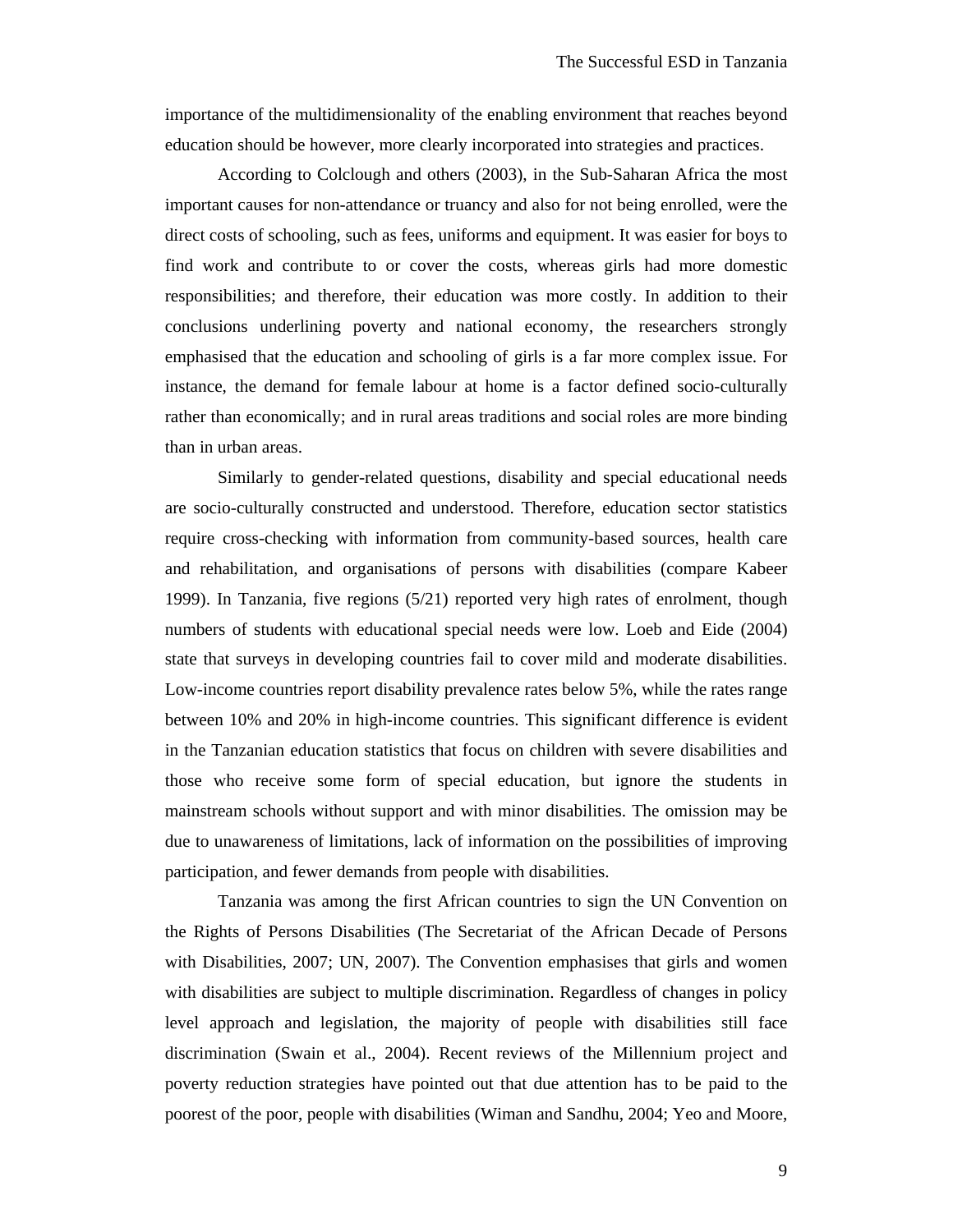2003). The UN Convention on Persons with Disabilities and the Education For All process define the overall goals for educational and social inclusion. Reaching the educational margins and particularly people facing multiple risks of marginalisation, like girls and women with disabilities, require detailed information to confirm inclusion in practise.

In Tanzania, regions and districts differ significantly, not only in attendance and school achievements, but moreover, in education management capacity and sociocultural interpretations of the relevance and meaning of education. Therefore, in order to address the multidimensional equality issues of gender and disability, local interpretations of the critical points such as truancy, remaining non-attending children and transitions are required. Furthermore, differences in achievements call for more detailed accounts of equality and quality in the teaching-learning process, participation and assessment. Assuming that EFA goals will be reached by policy-level mainstreaming without focused approaches and research on margins, the goal may be limited to education for *almost* all, and *almost all over* the country.

In general, the criticism of the Millennium Development Goals and Education For All emphasises the need for qualitative approach to assess the processes, the quality of education and its impact on participation and attainment. Unterhalter (2005) states that statistics on access and achievements provide a rather limited view on equality in education, and calls for a broader set of information and strategic engagement in order to achieve the Millennium Development Goals and Education For All targets; and supports initiatives of curriculum and pedagogical interventions, and stakeholder dialogue. Saith (2006) is even more critical, and suggests that the Goals are a mere global list of wishes. For instance, the change in education is monitored by focusing on the enrolment rates and sex parity in primary education; ignoring the high repetition and dropout rates, the quality of outcomes, and the resources allocated per child. While the Goal III is rather general and broad in scope, the insufficient conceptualisation has led to limited operationalisations and narrow indicators. This observation is in line with other previous research suggesting that international policies influence national policies, but have little impact in practise (Dale, 1999; Eleweke and Rodda, 2002; Dei et al., 2006). Likewise, many women's human rights advocates are concerned that the more far-reaching obligations and commitments embodied in CEDAW and Beijing Platform for Action are poorly reflected in the targets and indicators at the national level (United Nations Development Fund for Women, 2004).

10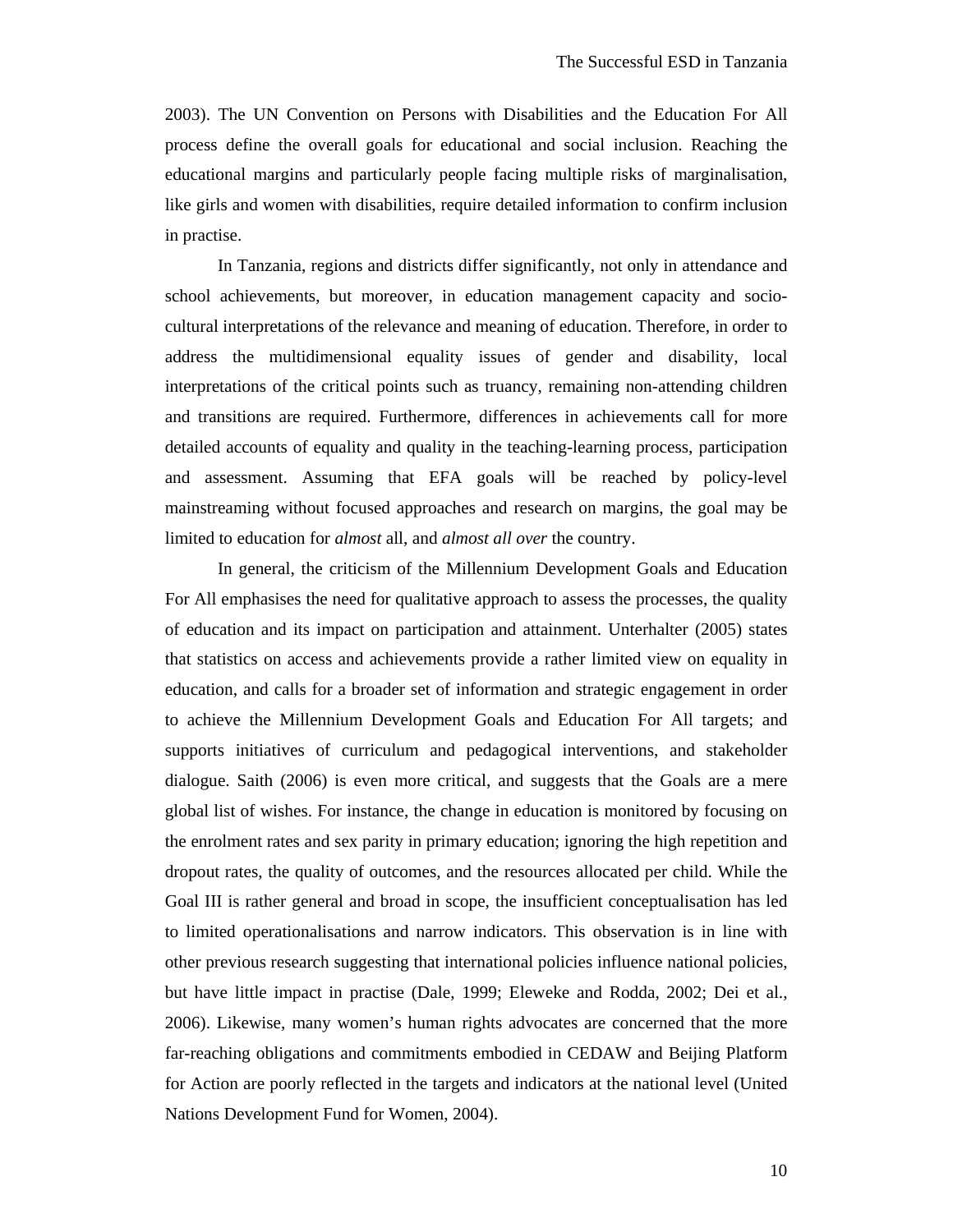In order to study achievements and challenges regarding gender and disability in the education sector development, we suggest using a broader set of information and indepth monitoring that complements, confirms or contradicts statistics. Analysing schooling as a social arrangement that is to enable and empower girls, pays attention to agencies, institutions and social relations at various levels (Unterhalter 2003). Looking at education in its wider socio-cultural context can disclose factors out of the scope and mandate of education policies and schooling, which contribute to inequalities in education (e.g. King et al. 2005; Okkolin and Lehtomäki 2005; Unterhalter 2005). Consequently, in addition to quantitative indicators and data, implementation of education sector programmes is to be judged by their effects on individual human beings, and assessed from the perspectives of girls, including girls with disabilities, their families and communities (see e.g. Terzi, 2005; King et al., 2007; Walker and Unterhalter, 2007). There are communities successfully implementing equity policies, and what is more important, families who find ways of addressing or removing barriers to educating their girls. By studying and understanding these processes, i.e. why and how some communities and families have removed adverse cultural practices on the education and schooling of girls, including girls with disabilities, we could bring valuable insights to complement current discussions on policy and strategy.

In their much quoted paper, Naila Kabeer and Ramya Subrahmanian (1996) make a distinction between gender-blind and gender-aware policies, and categorise the latter further to gender-neutral, gender-specific and gender-transformative policy interventions. They point out that transformative interventions are politically the most challenging ones, and entail strategic thinking and a grounded sense of what is possible (ibid.). Our interpretation is that in Tanzania the positive development trend could be more gender-transformative and further enhanced, and the remaining obstacles removed by systematically adding socio-cultural dimensions into the monitoring and evaluation mechanisms. Accounts of girls, including girls with disabilities, who have successfully pursued educational careers, would provide valuable information about the critical factors beyond the political level of the educational establishment. Taking into consideration the needs, interests and views of girls, including girls with disabilities, would mean moving from gender-sensitive political acknowledgement to genderresponsive strategies and practices.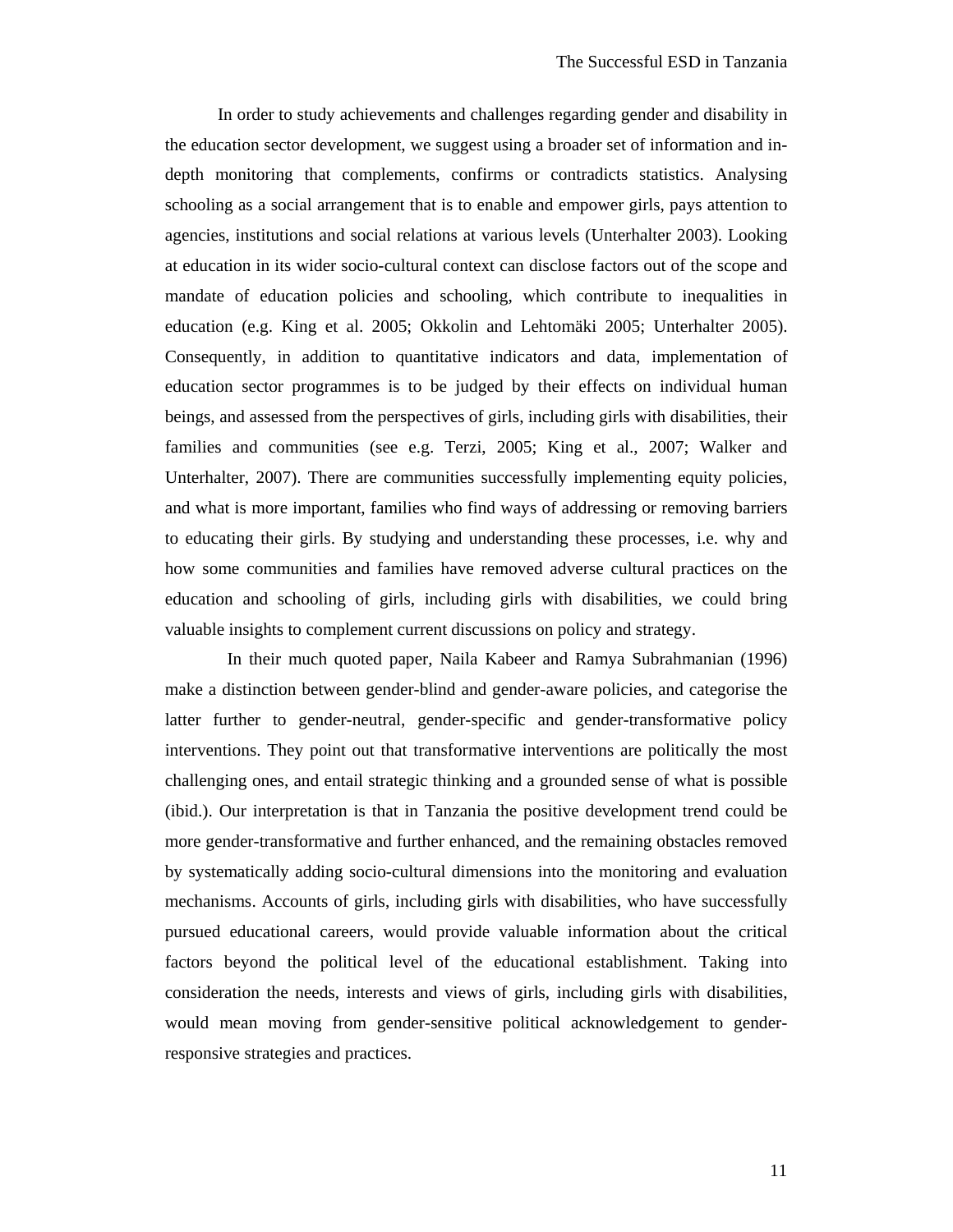#### **References**

- Buchert, L. 1994. *Education in the Development of Tanzania 1919-1990*. Currey, London, UK.
- Carr-Hill, R. and J. Ndalichako. 2005. E*ducation Sector Situation Analysis. Final Draft Report Revised*. Tanzania.
- Colclough, C., S. Al-Samarrai, P. Rose, M. Tembon. 2003. *Achieving Schooling for All in Africa: Costs, Commitment and Gender*. Ashgate, Hants UK.
- Dale, R. 1999. Specifying globalization effects on national policy: a focus on the mechanisms. *Journal of Education Policy* 14 (1), 1–17.
- Dei, G.J.S., A. Asgharzadeh, S.E. Bahador and R.A. Shahjahan. 2006. *Schooling and Difference in Africa. Democratic Challenges in a Contemporary Context*. University of Toronto Press. Canada.
- DOLASED (Disabled Organisation for Legal Affairs and Social Economic Development). 2005. *The Research in the Status of Disabled Children's Rights in Tanzania: Access to Education Perspective*. DOLASED Tanzania, Dar es Salaam.
- Eleweke, C.J. and M. Rodda. 2002. The challenge of enhancing inclusive education in developing countries. *International Journal of Inclusive Education* 6 (2), 113– 126.
- HakiElimu. 2005. *Three Years of PEDP Implementation: Key Findings from Government Reviews*. Dar es Salaam. Tanzania.
- Kabeer, N. and R. Subrahmanian. 1996. *Institutions, relations and outcomes: Framework and tools for gender-aware planning.* Discussion Paper 357. Institute of Development Studies, University of Sussex. UK.
- Kabeer, N. 1999. Resources, agency, achievements: Reflections on the measurement of women's empowerment. *Development and Change*. 30, 435-464.
- King, K., R. Palmer and R. Hayman. 2005. Bridging research and policy on education, training and their enabling environments. *Journal of International Development* 17 (6), 803–817 (special issue).
- King, K., S. McGrath and P. Rose. 2007. Beyond the basics: Educating and training out of poverty. *International Journal of Educational Development* 27 (4), 349–357.
- Loeb, M. and A.H. Eide. 2004. Exploring living conditions among people with disabilities in southern areas of Africa. In Tøssebro, J. and A. Kittelsaa. (Eds.) *Exploring the Living Conditions of Disabled People,* Studentlitteratur, Lund, 65–82.
- Mboya, M. and E.J. Mosha. 2003. *Baseline Survey on Situation of the Disabled in Tanzania, An activity report leading to the implementation of programs of the "African Decade of Disabled People in Tanzania 2000-2009"*. SHYVYAWATA, Dar es Salaam.
- Odaga, A. and W. Heneveld. 1995. Girls and School in Sub-Saharan Africa, From Analysis to Action. *World Bank Technical Paper 298*, Africa Technical Department.
- Okkolin, M-A. and E. Lehtomäki. 2005. Gender and disability Challenges of education sector development in Tanzania. In Hietanen, O. (Ed.) *University Partnerships for International Development, Finnish development knowledge*. Turku School of Economics and Business Administration. Finland Futures Research Centre publications 6, pp. 204–216.
- O-Saki, K.M. and A.F. Njabili. 2003. *Secondary Education Sector Analysis*. Consultancy Report submitted to the Ministry of Education and Culture (Tanzania) and World Bank.